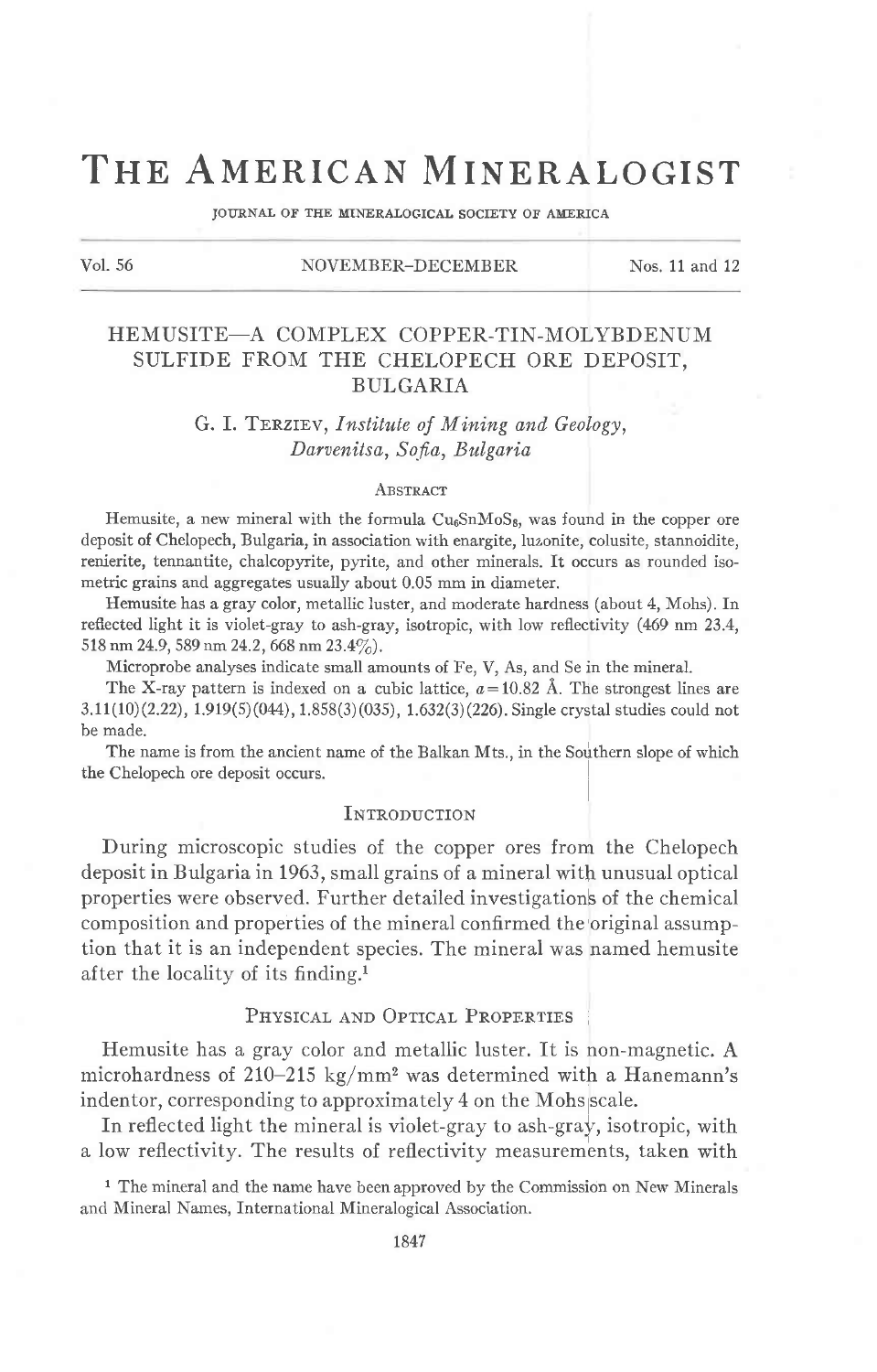| $\lambda m \mu$ | $\mathbb{R}\%$ |  |
|-----------------|----------------|--|
| 433             | 21.8           |  |
| 469             | 23.4           |  |
| 482             | 23.8           |  |
| 518             | 24.9           |  |
| 559             | 24.7           |  |
| 589             | 24.2           |  |
| 624             | 23.8           |  |
| 668             | 23.4           |  |
| 691             | 23.3           |  |
|                 |                |  |

TABLE 1. REFLECTIVITY OF HEMUSITE IN AIR

an apparatus with a photomultiplier of the Bernstein sysiem, are shown on Table 1.

Hemusite polishes well. Etch tests with  $HNO<sub>3</sub>(1:1)$ ,  $HCl(1:1)$ ,  $KCN$ , KOH,  $HgCl<sub>2</sub>$ , and  $FeCl<sub>3</sub>$  are negative.

#### CHEMICAL COMPOSITION

The composition of hemusite was determined by electron-probe analysis. Several different types of instruments were used. Variations in the conditions of the analyses and standards were also applied. The results so obtained showed satisfactory agreement. The deviations of the measurements from their average were as follows: Cu:3.0 percent, Sn:0.8 percent, Mo:6.8 percent, S:6.3 percent. Three of the analyses are presented on Table 2. They were repeated and the values confirmed after repolishing the sections in order to make sure that the hemusite grains were larger than the depth of penetration of the electron beam. The results include corrections for the absorption of the X rays and for the atomic number effect. The distribution patterns of the elements, obtained by scanning of the portion of the polished section containing hemusite grains (Fig. 1), are shown on Figure 2.

The chemical composition of hemusite closely corresponds to the formula  $Cu<sub>6</sub>SnMoS<sub>8</sub>$ .<sup>1</sup> The small amounts of Fe, V, and As, detected in the mineral, probably replace Sn-atoms, and Se replaces S-atoms.

<sup>1</sup>In the early stages of the investigation some difficulties in determination of the chemical composition of the mineral arose in connection with the small size of the grains. The first analyses indicated high content of As and Fe (later established to be due to the excitation of the surrounding enargite and pyrite) and no Mo. I reported the progress of the study at the 7th Congress of the Carpatho-Balkan Geological Association in 1965 which lead to the publication of the name and the tentative formula with a question mark, in the proceedings of the Congress (Terziev, 1965) and also in some later publi-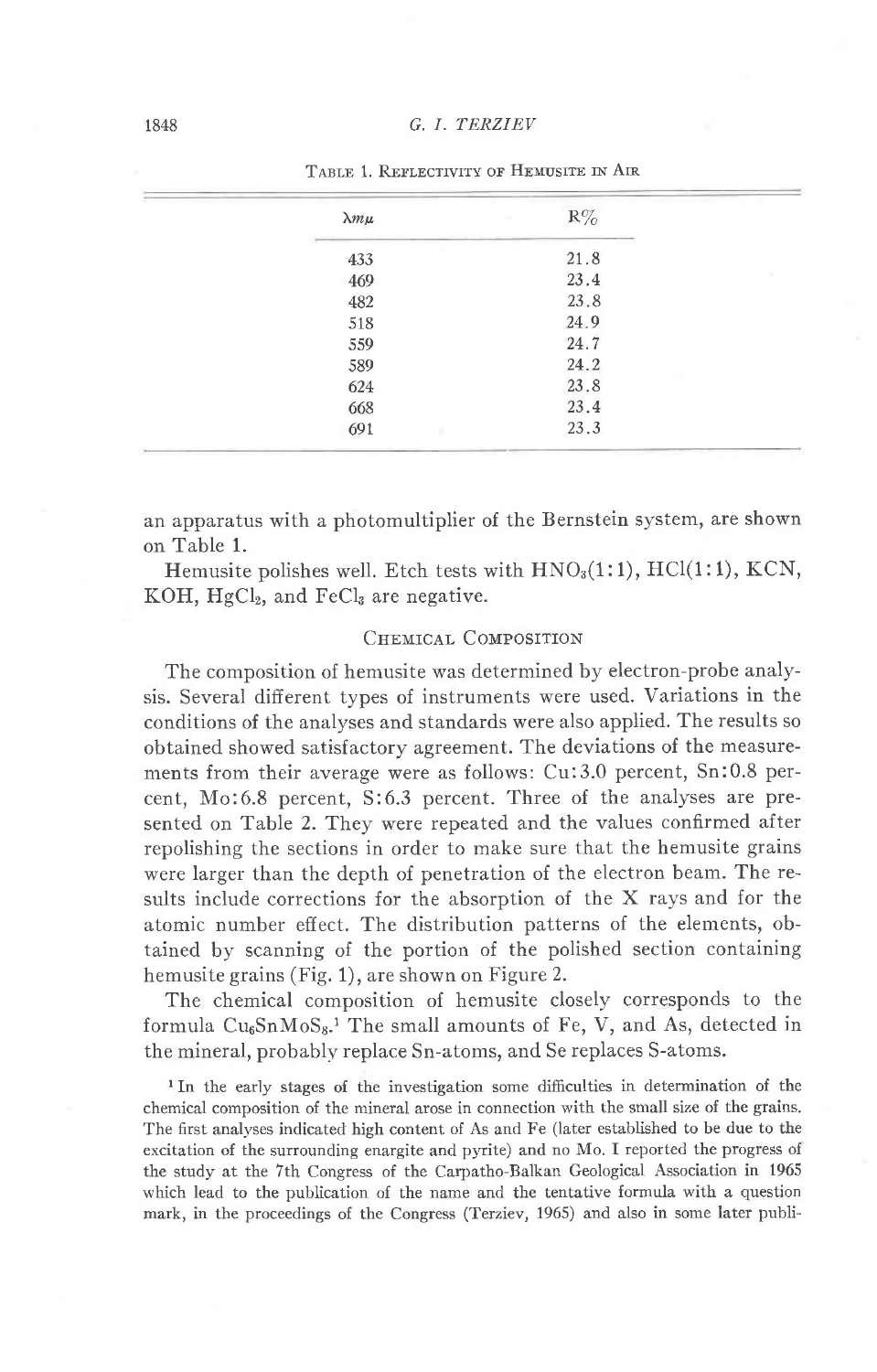| - Weight %<br>Elements |       |     |               |                              |       |       |                              |        |
|------------------------|-------|-----|---------------|------------------------------|-------|-------|------------------------------|--------|
| Cu                     | Sn    | Fe  | V             | As                           | Mo    | S     | Se                           | Total  |
| 45.3                   | 12,8  | 1.2 | 0.1           | 0.1                          | 11,2  | 29,8  | 0.1                          | 100.6  |
| 47.6                   | 12.9  | 1,8 | $\rightarrow$ | $\qquad \qquad$              | 10.5  | 29.0  | $\qquad \qquad \blacksquare$ | 101.8  |
| 43.6                   | 12.8  | 2.6 |               | 0.1                          | 11.7  | 28.0  | $\overline{\phantom{a}}$     | 98.8   |
| Theoretical<br>44.73   | 13.92 | ÷   |               | $\qquad \qquad \blacksquare$ | 11.26 | 30,09 | $\overline{\phantom{a}}$     | 100,00 |
|                        |       |     |               |                              |       |       |                              |        |

Table 2. Electron-microprobe analyses of hemusite

Analyst T. Padfield.

Conditions of the analyses:

No 1 - instrument Cameca-46, acc. volt. 20 kV,

standards pure metals, stannite, chalcopyrite, and pyrite;

No 2 - instrument Cameca-46, acc. volt. 15 kV,

standards pure metals and chalcopyrite;

No 3 - instrument AEI, acc. volt. 15 kV.

standards stannite and molybdenite.

Formulas:

```
No 1 - \alpha_{6.03}Sn<sub>0.91</sub>Fe<sub>0.18</sub>V<sub>0.02</sub>As<sub>0.01</sub>M<sub>0.99</sub>S<sub>7.86</sub>Se<sub>0.01</sub>
No 2 - Cu_{6.29}Sn<sub>0.91</sub>Fe<sub>0.27</sub><sup>Mo</sup><sub>0.92</sub>S<sub>7.60</sub>
No 3 - cu_{5.98}Sn<sub>0.94</sub>Fe<sub>0.40</sub>As<sub>0.01</sub>Mo<sub>1.06</sub>S<sub>7.61</sub>
No 4 - \alpha_{6.00} \text{Sn}_{1.00} \text{Mo}_{1.00} \text{S}_{8.00}
```
### **X-RAY INVESTIGATIONS**

The X-ray powder diagram of hemusite was obtained from a few micrograms of the mineral in a spheroidal rubber-paste sample with 0.4

cations (Terziev, 1966b, 1968). The name was included in some lists of new mineral names (Bonshtedt-Kupletskaya, 1968, Fleischer, 1968) with a formula (and without any question mark), slightly different from that published previously by me.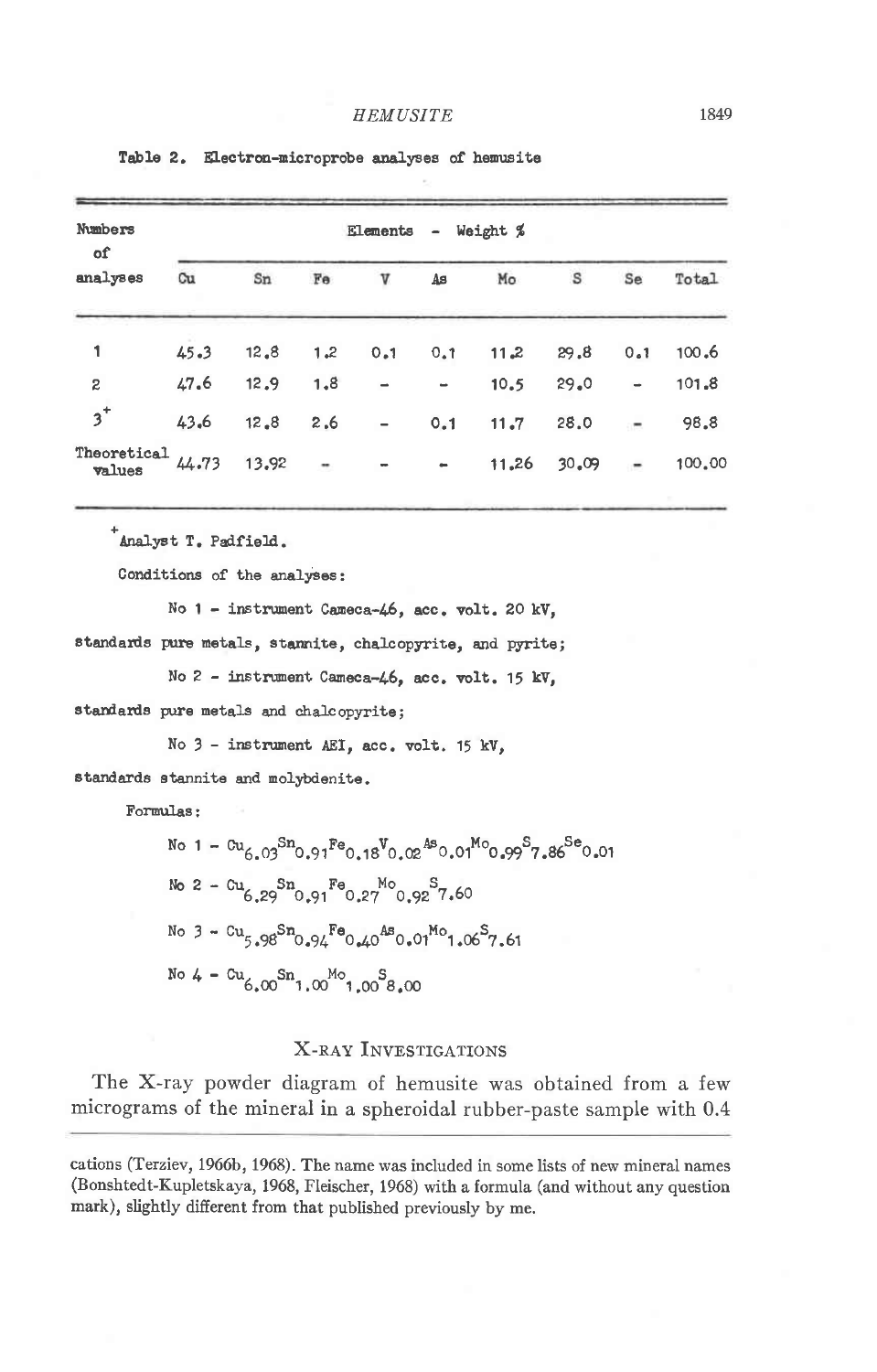1850 G. I. TERZIEV



Frc. 1. Hemusite-containing portion of the surface of the polished section, which was examined by an electron-probe X-ray microanalyzer. Photomicrograph, air. Hemhemusite, Col-Sn-colusite-stannoidite aggregate, Py-pyrite, Ch--chalcopyrite, Enenargite, Ten--tennantite,  $Oz$ -quartz, crossed squares-indication marks made by a diamond pyramid.

mm diameter, applying the method of Hiemstra (1956) as improved by Ghenkin and Korolev (1961). Three samples were analyzed separately and later amalgamated in a singie sample in order to increase the quantity of the mineral in the sample. The results were similar. All the X-ray powder diagrams show a relatively small number of lines. The results of the calculations of one of the diagrams are presented in Table 3.

The X-ray diagrams were indexed in the cubic system with  $a$  10.82 Å. The small dimensions of the grains did not allow a more detailed structural investigation. The X-ray data however suggest a close relation to the stannite group. A probable structural model of the mineral is a stannite type of lattice with a unit cell of  $4$  (Cu<sub>6</sub>SnMoS<sub>8</sub>) where each Satom is surrounded by three Cu- and one Sn- or Mo-atom, as illustrated in Figure 3. The slight increase in the value of  $a=10.82$  Å in hemusite in comparison with the value of  $c=10.72$  Å in stannite may be due to the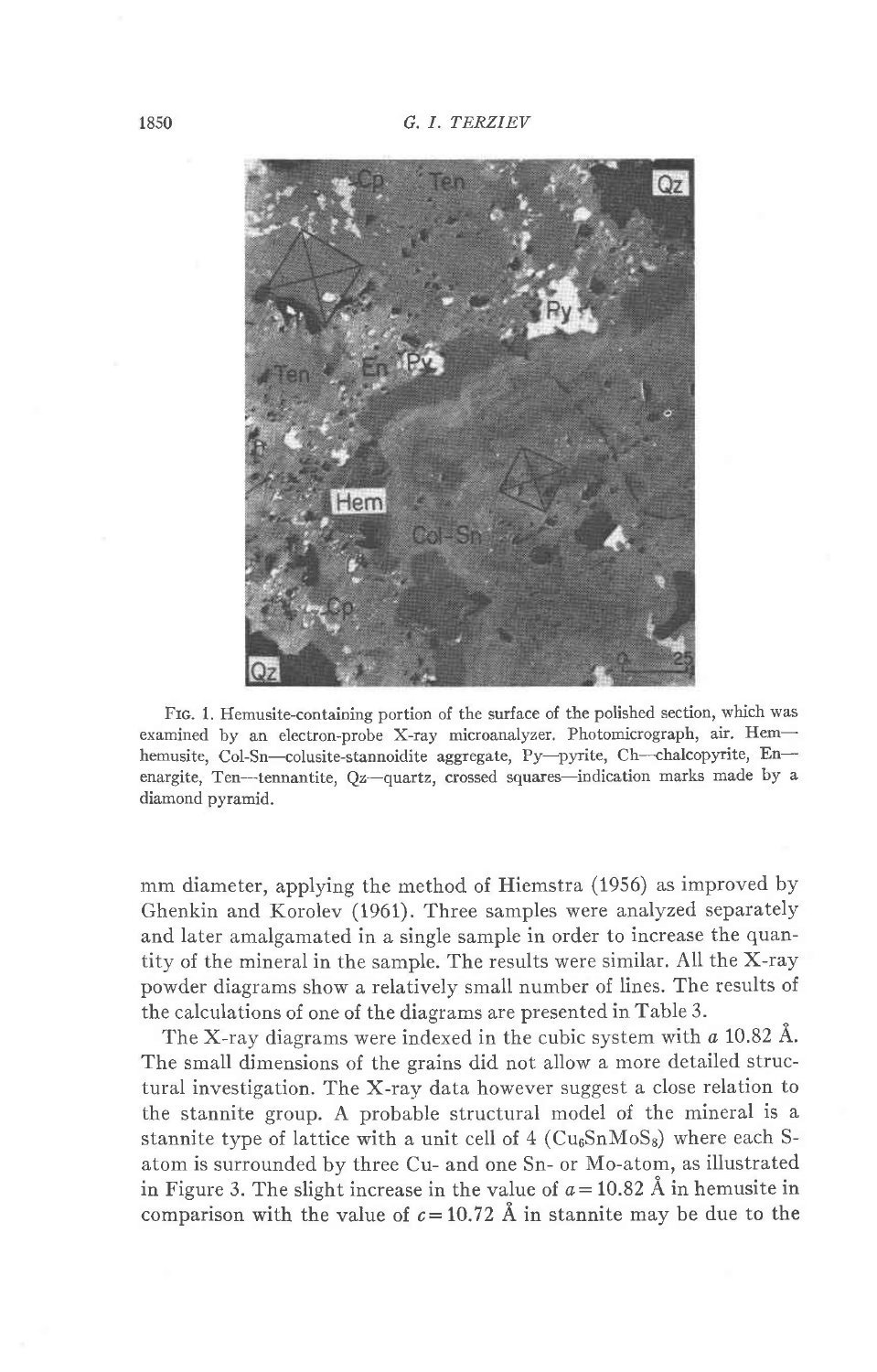**HEMUSITE** 



Frc. 2. Scanning images of the hemusite-containing portion of the surface of the polished section, shown on Fig. 1, with the distribution patterns of the elements. Electron-probe microanalyzer JXA-3, acc volt 15 kV.

increased number of Cu-atoms in the lattice, replacing the smaller Featoms.

### OCCURRENCE AND PARAGENESIS

The ore deposit of Chelopech in which the mineral was found is complex. It contains predominantly copper, but also lead-zinc and barite bodies, represented by irregular replacements of Upper Cretaceous propylitized andesites. The main ore minerals are pyrite, chalcopyrite, tennantite, enargite, luzonite, bornite, galena, and sphalerite. A considerable number of minerals in small amounts is also present (Terziev, 1966a;1968). The ores contain Au, Ag, Se, Te, Bi, Tl, Sn, Ga, Ge, Mo, and other trace elements.

There is a distinct horizontal and vertical zoning in the distribution of the minerals (Terziev, 1965; 1966b; 1968): copper ore bodies are found in the deeper levels while the lead- and zinc-containing minerals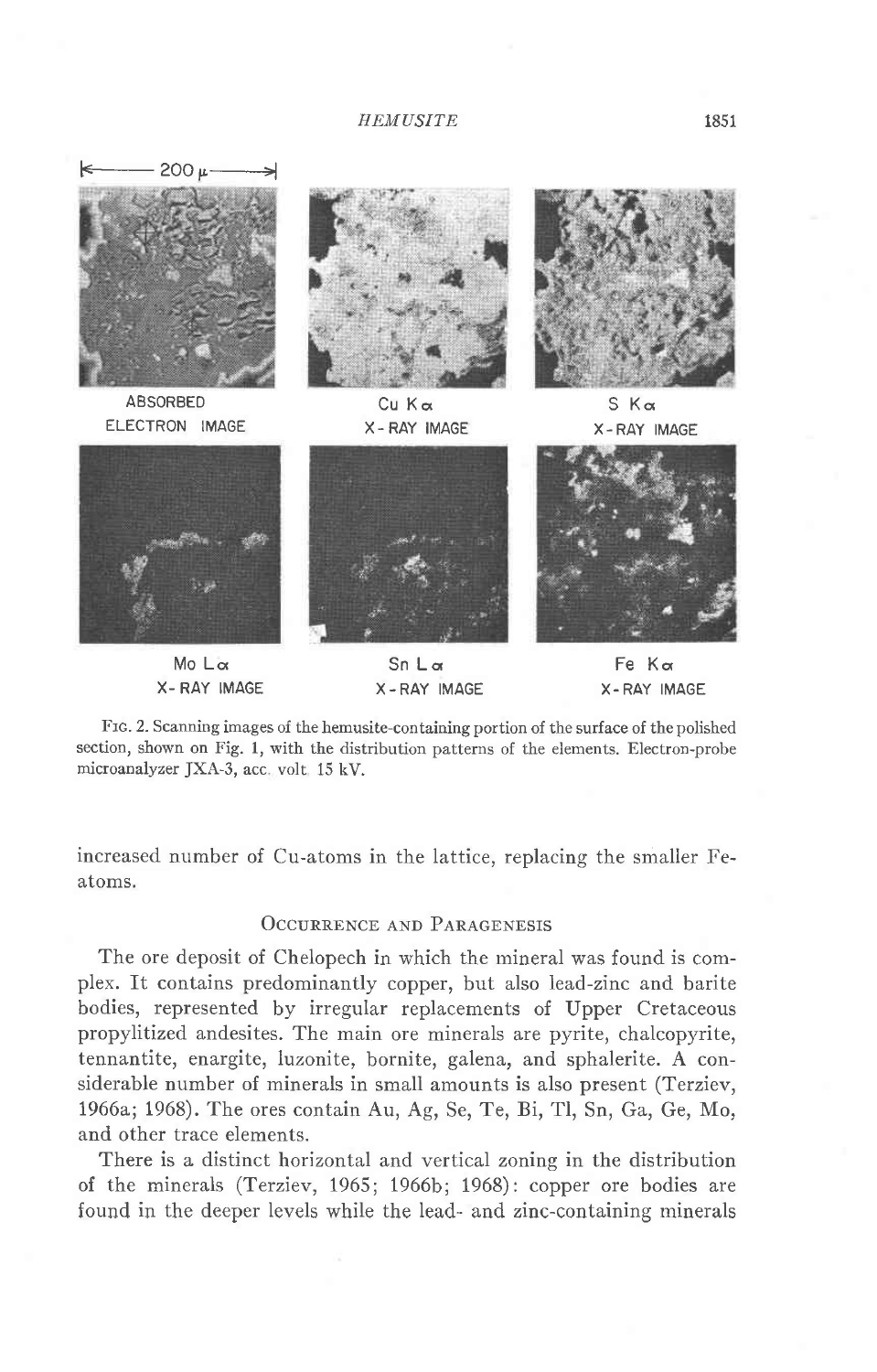| I                       | $d \stackrel{0}{\Lambda}$ (meas.) | hkl                                        |       |  |
|-------------------------|-----------------------------------|--------------------------------------------|-------|--|
| $\boldsymbol{2}$        | 3,61                              | (003)<br>{112 <i>}</i>                     | 3,61  |  |
| 2                       | $3.38\beta$                       | 222                                        |       |  |
| 10                      | 3.11                              | 222                                        | 3.12  |  |
| $\boldsymbol{2}$        | 2,87                              | 123                                        | 2.89  |  |
| 1                       | 2,71                              | 004                                        | 2,71  |  |
| 2                       | 2,55                              | $\begin{Bmatrix} 033 \\ 114 \end{Bmatrix}$ | 2.55  |  |
| 1                       | 2,22                              | 224                                        | 2.21  |  |
| $\boldsymbol{2}$        | 2,09                              | (115)<br>(333)                             | 2,08  |  |
| S                       | 2,00                              | (025)<br>{234}                             | 2,01  |  |
| $\frac{5}{2}$           | 1.919                             | 044                                        | 1.914 |  |
| 3                       | 1.858                             | 035                                        | 1.856 |  |
| $\mathbf{1}$            | 1.757                             | $\begin{Bmatrix} 116 \ 235 \end{Bmatrix}$  | 1.756 |  |
| $\overline{\mathbf{3}}$ | 1.632                             | 226                                        | 1.632 |  |
| 1                       | 1.595                             | 136                                        | 1.596 |  |

Table 3. X-ray powder diffraction data for hemusite

Intensities by visual estimate. Camera TuR (2R 57.3 mm), 35 kV, 16 mA. Unfiltered Cr radiation. Calibrating substance silicon.

are above and around them. Uppermost is a barite zone locally enriched in fluorite. Within the copper zone, a chalcopyrite-tennantite-pyrite association gradually gives way at depth to a luzonite-enargite-pyrite association which in turn is locally replaced by a bornite-pyrite zone at the deepest levels.

Hemusite was established in the luzonite-enargite-pyrite zone of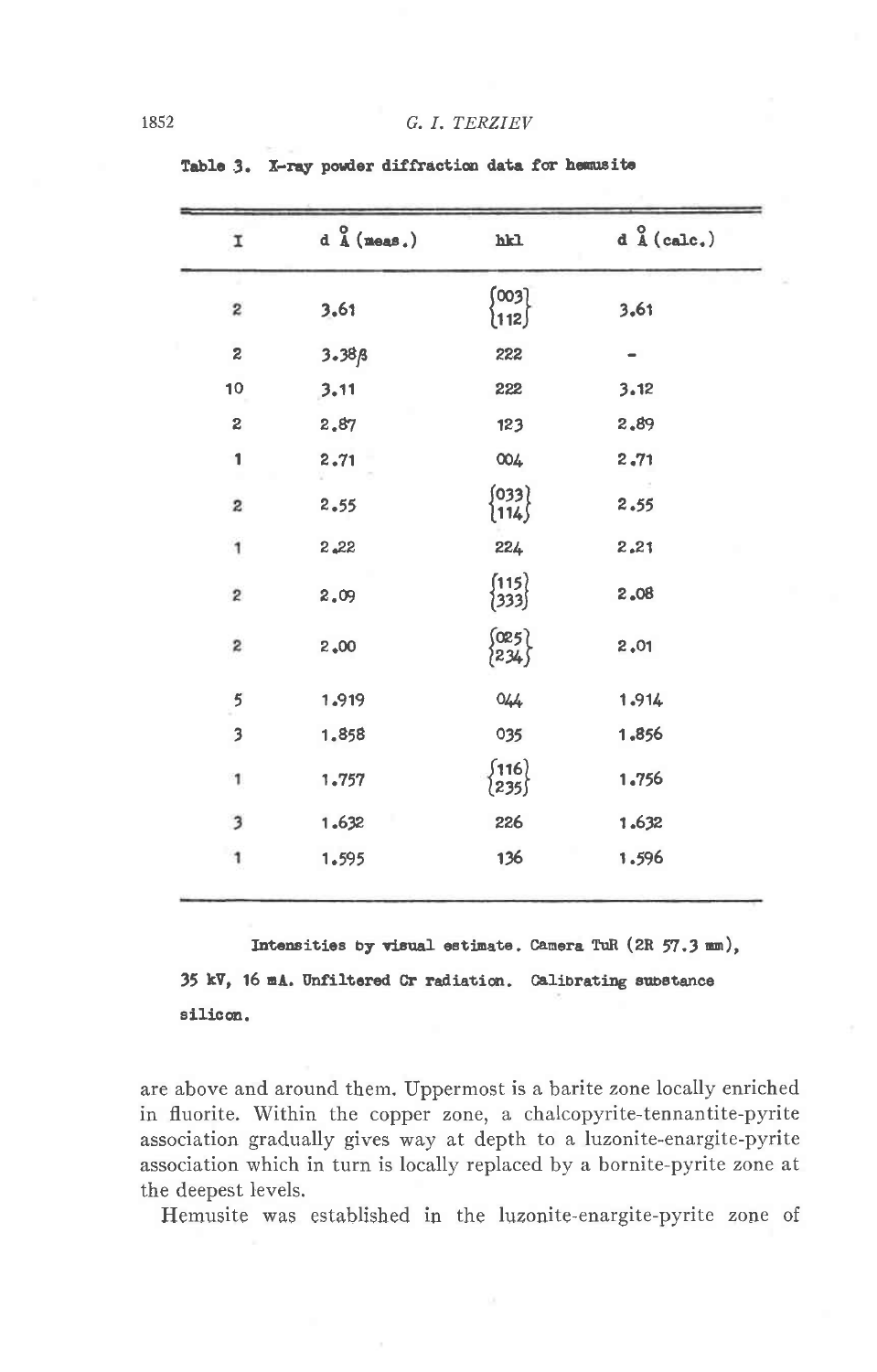**HEMUSITE** 



Frc. 3. A model of the structure of hemusite (b) compared with stannite (a).

copper ores in close association with other minor minerals such as colusite, stannoidite (Cu<sub>5</sub>Fe<sub>2</sub>SnS<sub>8</sub>), renierite, chalcopyrite, and tennantite. Hemusite occurs in rounded isometric grains and aggregates of irregular shape. The size of the grains is usually about 0.05 mm in diameter. In some cases hemusite surrounds the zonal colusite-stannoidite aggregates forming relatively large accumulations up to 0.1 mm wide and 1.0 mm long in cross sections (Fig. 4). Hemusite is one of the first to be formed amongst the minerals in the association.

## NAME AND TYPE MINERAL

The name of the mineral is from the ancient name of the Balkan Mts., in the Southern slope of which the Chelopech ore deposit occurs. The name of the mountains, probably of Thracian origin, was spelled in Greek as  $\chi \alpha \mu\nu\sigma$  and passed to Latin as Hæmus. In some 18th century, and more recent, French literature it was spelled as Hémus. The spelling H6mus is accepted in modern European languages with the Latin alphabet. In languages with the Cyrillic alphabet the original spelling Xemyc is still preserved.

Samples of the mineral are kept in the Mineralogical Museum of the